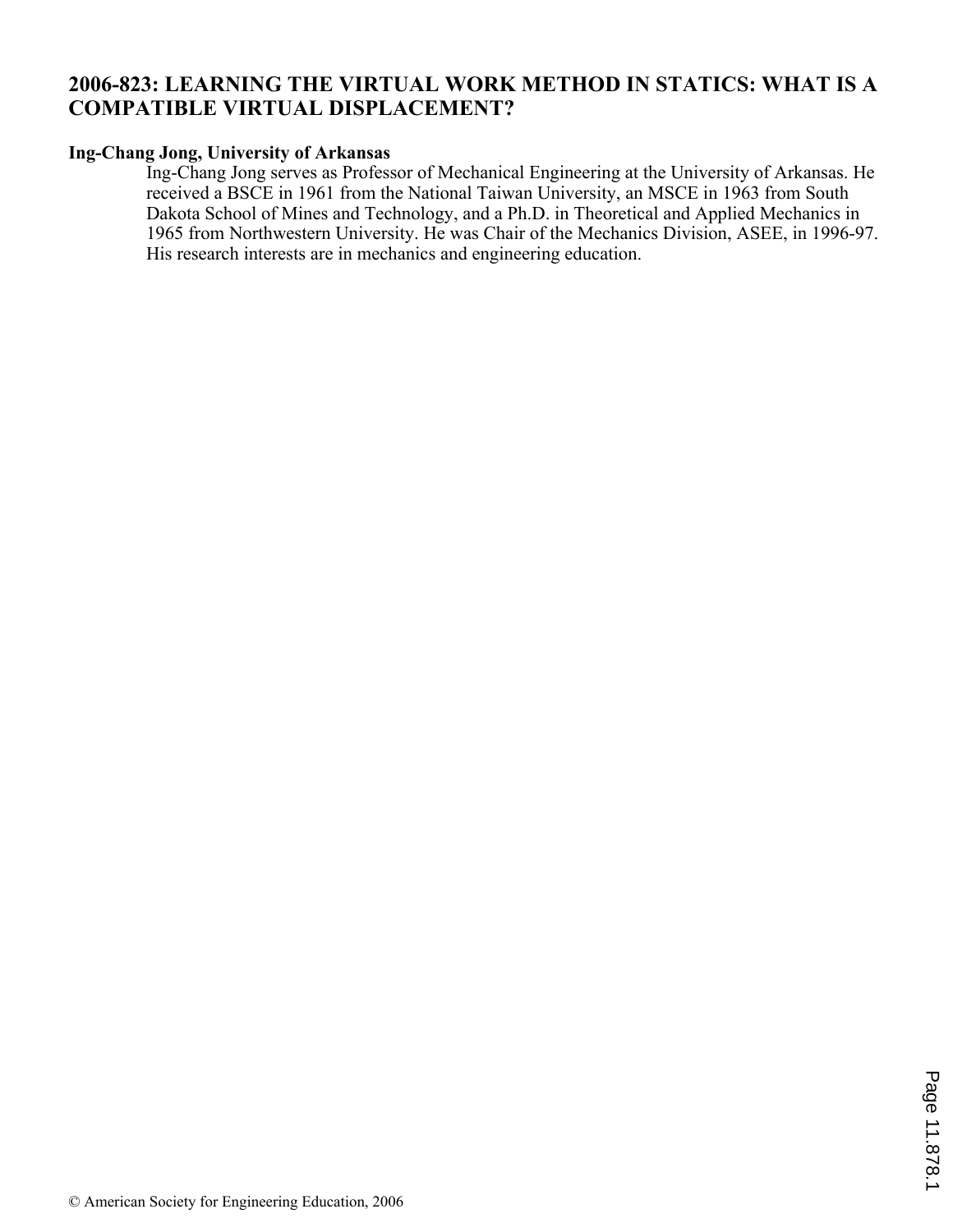# **Learning the Virtual Work Method in Statics: What Is a Compatible Virtual Displacement?**

# **Abstract**

Statics is a course aimed at developing in students the concepts and skills related to the analysis and prediction of conditions of bodies under the action of balanced force systems. At a number of institutions, learning the traditional approach using force and moment equilibrium equations is followed by learning the energy approach using the virtual work method to enrich the learning of students. The transition from the traditional approach to the energy approach requires learning several related key concepts and strategy. Among others, **compatible virtual displacement** is a key concept, which is compatible with what is required in the virtual work method but is not commonly recognized and emphasized. The virtual work method is initially not easy to learn for many people. It is surmountable when one understands the following: (*a*) the proper steps and strategy in the method, (*b*) the displacement center, (*c*) some basic geometry, and (*d* ) the radian measure formula to compute virtual displacements. For learning and pedagogical purposes, this paper includes seven examples with various levels of challenge.

### **I. Introduction**

More often than not, it is manifested that the virtual work method is used to treat problems involving mainly *machines*. This manifestation comes about as a consequence of focusing on the determination of the equilibrium configuration of a series of pin-connected members by restricting virtual displacements to be *consistent* with constraints at the supports. In general, such a restriction is too strong and is an *over restriction*. It prevents the virtual work method from being effectively used to treat problems involving *beams* and *frames*, and it diminishes the usefulness of the virtual work method in Statics. As a result, some feel that the virtual work method lacks broad appeal in Statics. Nonetheless, the virtual work method is a standing topic contained in most textbooks of Statics. By and large, such a topic is covered in Statics at the discretion of the instructors to enrich the learning of students.

Both the traditional method and the virtual work method *equally* require and emphasize the drawing of free-body diagrams, although the former involves more algebra and the latter uses more geometry in solving problems. Most students find that learning the virtual work method is challenging, since they are generally better at algebra than geometry. It is *not* the intent of this paper to urge anyone to teach the virtual work method or to upstage the time-honored traditional method in Statics. Rather, this paper is mainly aimed at being an extension to previous efforts<sup>1-9</sup> of mechanics educators and textbook authors who included the virtual work method in Statics. In particular, this paper identifies key concepts, steps, and strategy that have been helpful to students in learning the virtual work method. Readers, who are familiar with this method, may **skip** the **refresher** on the rudiments included in the early part of this paper.

A *displacement* of a body is a change of position of the body. A *rigid-body displacement* of a body is a change of position of the body without inducing any strain in the body. A *virtual dis-*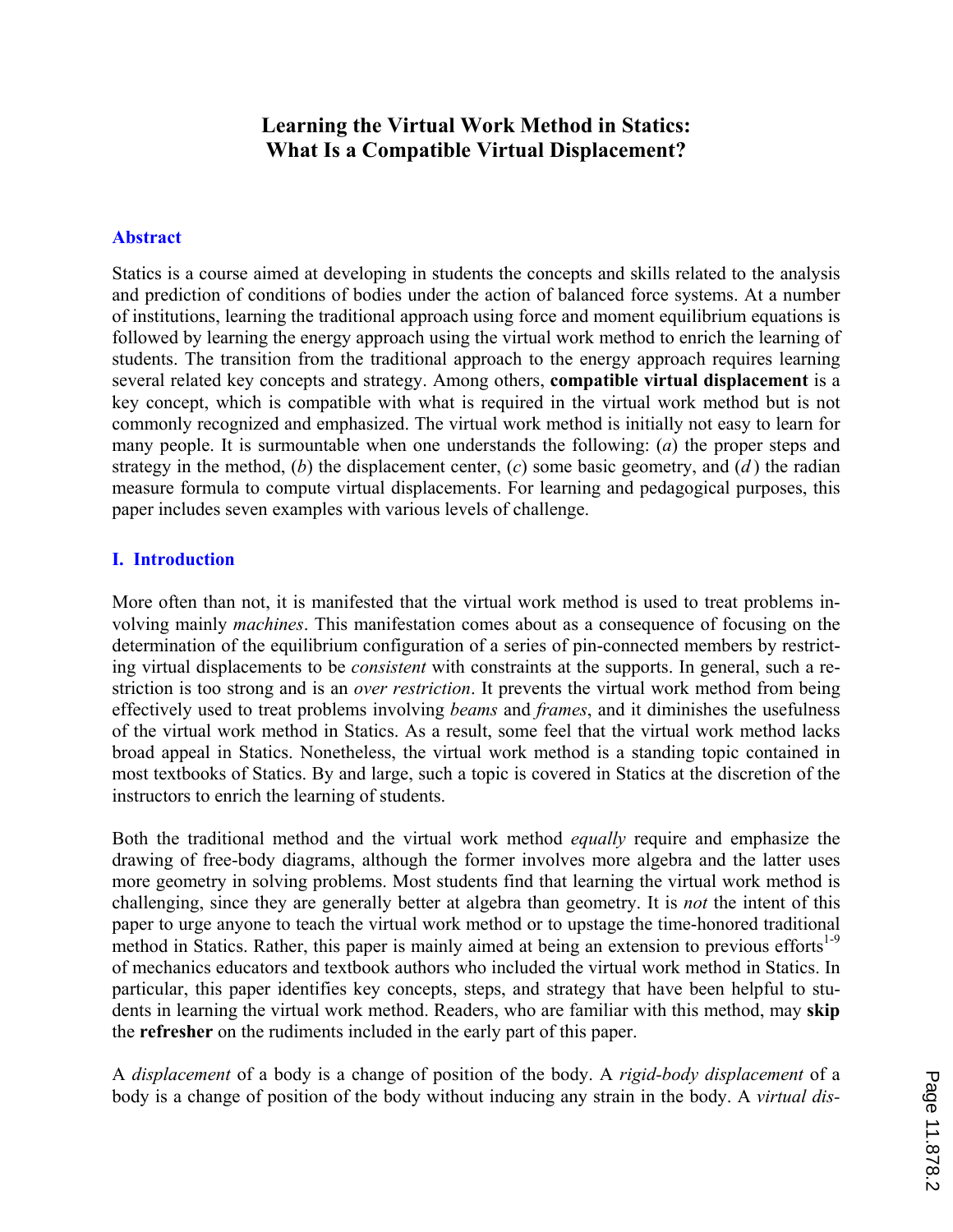*placement* of a body is an imaginary, first-order differential displacement, which is possible but does not actually take place. A **rigid-body virtual displacement** of a body is a rigid-body displacement as well as a virtual displacement of the body, where the body undergoes an imaginary, first-order differential deflection to a neighboring position *without* experiencing any *strain*.

*Work* is energy in transition to a system due to force or moment acting on the system during a displacement of the system. *Heat* is energy in transition to a system due to temperature difference between the system and its surroundings. Work, as well as heat, is dependent on the path of a process. Like heat, work crosses the system boundary when the system undergoes a process. Unlike kinetic energy and potential energy, work is not a property possessed by a system. In mechanics, a body receives work from a force or a moment that acts on it while it undergoes a displacement in the direction of the force or moment, respectively, during the action. It is the force or moment, rather than the body, which does work. A *virtual work* is the work done by force or moment during a virtual displacement of the body.



**Fig. 1 Compatible virtual displacement** of body  $AB$  to position  $A'B'$ 

In virtual work method, *compatible virtual displacements* (besides rigid-body virtual displacements) are to be used, where second-order (*not* first-order) straining of members in a system is permitted in drawing *virtual displacement diagrams*. This may initially come across as being against the grain of the usual mentality of *rigid* bodies held for Statics. Notwithstanding, a working definition is in order. As shown in Fig. 1, a **compatible virtual displacement** of a body *AB* is an imaginary displacement resulting from a *first-order* differential angular displacement  $\delta\theta$  of the body about a certain point *D*, called its **displacement center**, 6,7 during which the body *deflects* from position *AB* to another position *A'B'* and the following conditions exist

$$
\overline{AA'} \perp \overline{AD} \qquad \qquad \overline{BB'} \perp \overline{BD} \qquad \qquad \overline{A'B'} \ge \overline{AB}
$$

The displacement vectors  $AA'$  $\overline{\phantom{a}}$ and *BB'*  $\equiv$  in Fig. 1 are called the *compatible virtual displacements* of points *A* and *B*, respectively.

The concept of compatible virtual displacement is compatible with what is required in the virtual work method, and it is a critical one in teaching and learning the virtual work method. Note that this concept has a subtle shade of difference from the traditional concept of **rigid-body virtual displacement** defined earlier.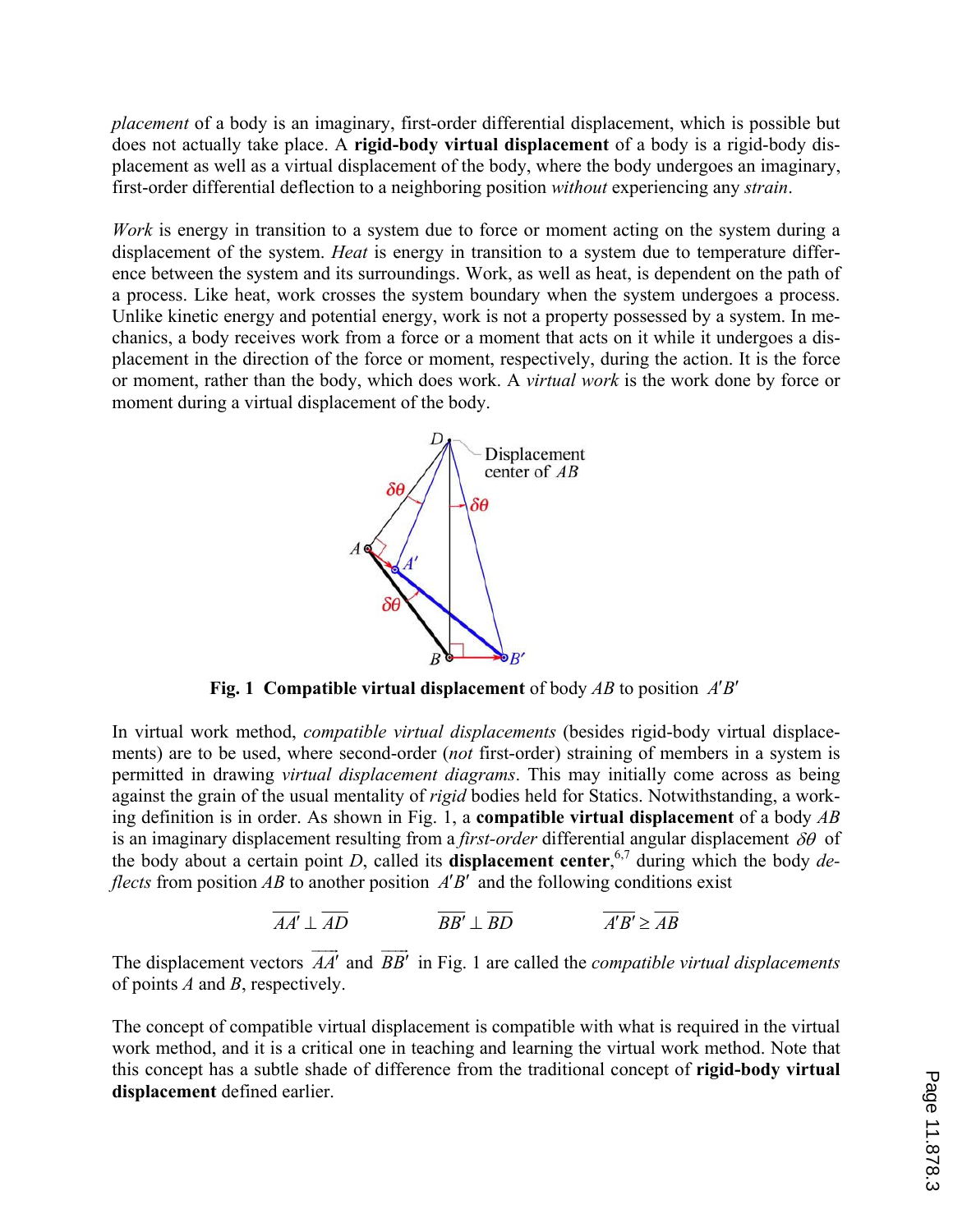#### **II.** *Rigid-Body* **versus** *Compatible* **Virtual Displacements**

All bodies considered in this paper are rigid bodies or systems of pin-connected rigid bodies, where the pins are taken as frictionless and no resisting moments are developed in the joints. If a body *AB* undergoes a **rigid-body virtual displacement** by rotating about its end *A*, as its *displacement center*, through an angular displacement  $\delta\theta$ , it will experience no axial strain to reach the position  $AB''$ , not  $AB'$ , as illustrated in Fig. 2. However, if the body  $AB$  undergoes a **compatible virtual displacement** by rotating about its end *A*, as its *displacement center*, through an angular displacement  $\delta\theta$ , it will experience some axial strain to reach the position AB', not AB'', as illustrated in Fig. 2.



**Fig. 2** *Rigid-body* versus *compatible* **virtual displacements** of body *AB*

Using series expansion in terms of the *first-order* differential angular displacement  $\delta\theta$ , which is *infinitesimal*, we find that the difference between  $AB'$  and  $AB''$  is given by

$$
\overline{B''B'} = L \sec \delta\theta - L = L \Big[ 1 + \frac{1}{2} (\delta\theta)^2 + \frac{5}{24} (\delta\theta)^4 + \frac{61}{720} (\delta\theta)^6 + \cdots \Big] - L
$$
  
 
$$
\therefore \quad \overline{B''B'} \approx \frac{L}{2} (\delta\theta)^2 + \text{higher order terms of } \delta\theta \tag{1}
$$

Since  $\delta\theta$  is infinitesimally small, the amount of *axial strain* experienced by body *AB* is

$$
\varepsilon = \frac{\overline{B''B'}}{\overline{AB}} \approx \frac{\frac{L}{2}(\delta\theta)^2}{L} = \frac{1}{2}(\delta\theta)^2
$$
 (2)

Thus, in undergoing compatible virtual displacement from position  $AB$  to position  $AB'$ , the body *AB* may, *at most*, experience an axial strain of the second order of  $\delta\theta$ . Meanwhile, the *compatible virtual displacement* of point  $B$  in Fig. 2 is the displacement vector from  $B$  to  $B'$ . The magnitude of this displacement vector is

$$
\overline{BB'} = L \tan \delta \theta = L \Big[ \delta \theta + \frac{1}{3} (\delta \theta)^3 + \frac{2}{15} (\delta \theta)^5 + \frac{17}{315} (\delta \theta)^7 + \cdots \Big] \approx L \delta \theta \tag{3}
$$

In Fig. 2, the lengths of the chord  $\overline{BB'}$  and the arc  $\widehat{BB''}$  can be taken as equal as  $\delta\theta \rightarrow 0$  in the limit. Equation (3) shows that the magnitude of the *compatible virtual displacement* of point *B* may indeed be computed by using the *radian measure formula* in calculus; i.e.,

$$
s = r\theta \tag{4}
$$

where *s* is the arc subtending an angle  $\theta$  (in radians) included by two radii of length *r*. Note that Eq. (4) is *extremely* useful and important in solving problems by the virtual work method!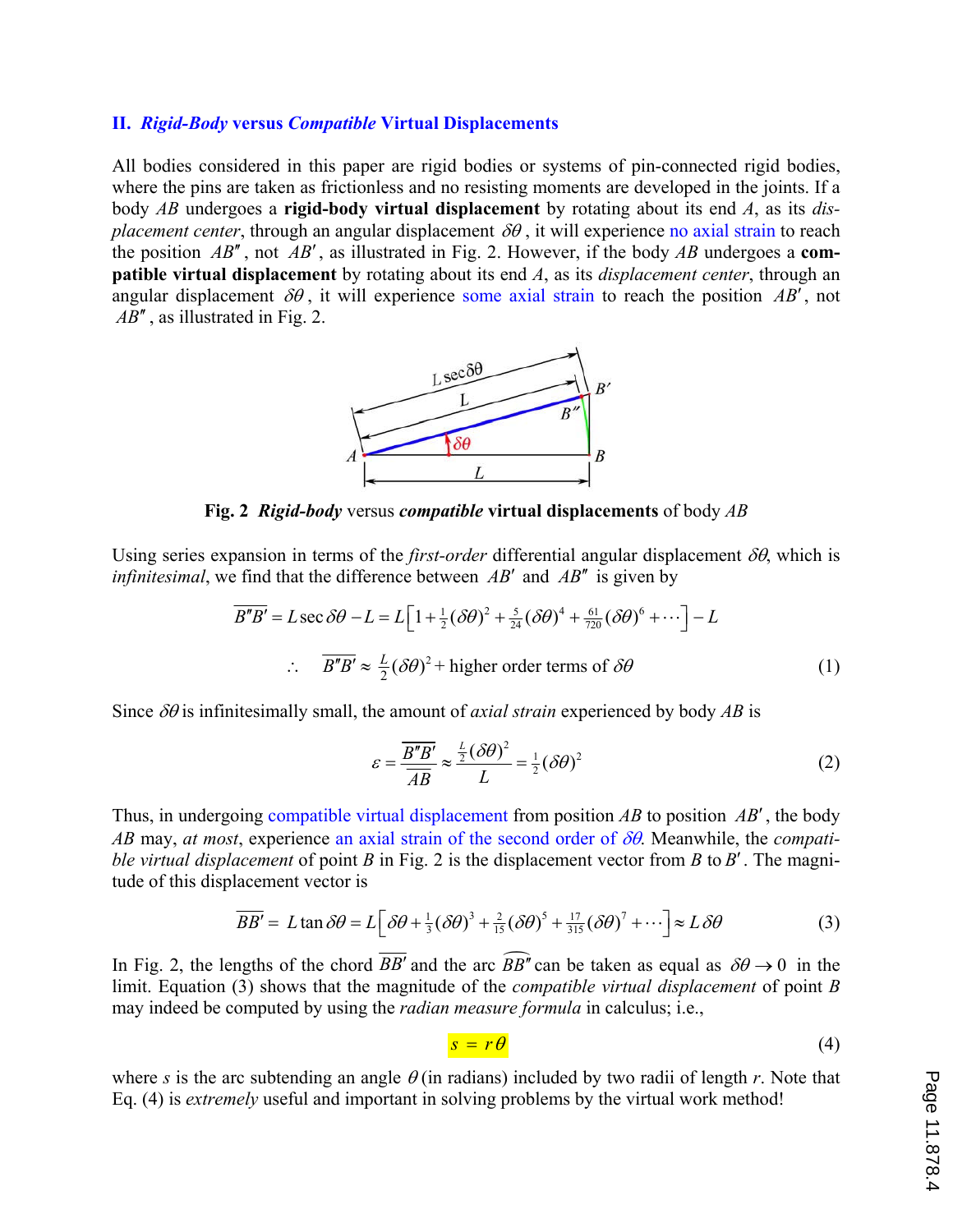# **III. Relevant Fundamental Concepts**

In teaching and learning the virtual work method, it is well to recall the following relevant fundamental concepts:

### ■ Work of a force

If a force **F** acting on a body is *constant* and the displacement vector of the body from position *A*<sub>1</sub> to position *A*<sub>2</sub> during the action is **q**, then the *work*  $U_{1\rightarrow 2}$  *of the force* **F** on the body is<sup>2-6, 8,9</sup>

$$
U_{1\to 2} = \mathbf{F} \cdot \mathbf{q} = Fq_{\parallel}
$$
 (5)

where *F* is the magnitude of **F** and  $q_{\parallel}$  is the scalar component of **q** parallel to **F**. If the force is not constant, then integration may be used to compute the work of the force.

#### ■ Work of a moment

If a moment **M** (or a couple of moment **M**) acting on a body is *constant* and the angular displacement of the body from angular position  $\theta_1$  to angular position  $\theta_2$  in the direction of **M** during the action is  $\Delta\theta$ , then the *work*  $U_{1\rightarrow 2}$  *of the moment* **M** on the body is<sup>2-6, 8,9</sup>

$$
U_{1\rightarrow 2} = M(\Delta\theta)
$$
 (6)

where *M* is the magnitude of **M**. If the moment is not constant, then integration may be used to compute the work of the moment.

#### ̇ **Principle of virtual work**

Recall that bodies considered here are rigid bodies or systems of pin-connected rigid bodies. The term "force system" denotes a system of *forces* and *moments*, if any. The work done by a force system on a body during a *virtual displacement* of the body is the **virtual work** of the force system. By Newton's third law, internal forces in a body, or a system of pin-connected rigid bodies, must occur in pairs; they are equal in magnitude and opposite in directions in each pair. Clearly, the total virtual work done by the internal forces during a virtual displacement of a body, or a system of pin-connected rigid bodies, must be zero. When a body, or a system of pin-connected rigid bodies, is in equilibrium, the *resultant force* and the *resultant moment* acting *on* its free body must both be zero.

The total virtual work done by the force system acting *on* the free body of a body is, by the distributive property of *dot product of vectors*, equal to the total virtual work done by the resultant force and the resultant moment acting on the free body, which are both zero if the body is in equilibrium. Therefore, we have the **principle of virtual work** in Statics, which may be stated as follows: *If a body is in equilibrium, the total virtual work of the external force system acting on its free body during any compatible virtual displacement of its free body is equal to zero, and conversely*. 2-6, 8,9 Note that the body in this principle may be a particle, a set of connected particles, a rigid body, or a system of pin-connected rigid bodies (e.g., a frame or a machine). Using  $\delta U$  to denote the total virtual work done, we write the equation for this principle as

$$
\delta U = 0 \tag{7}
$$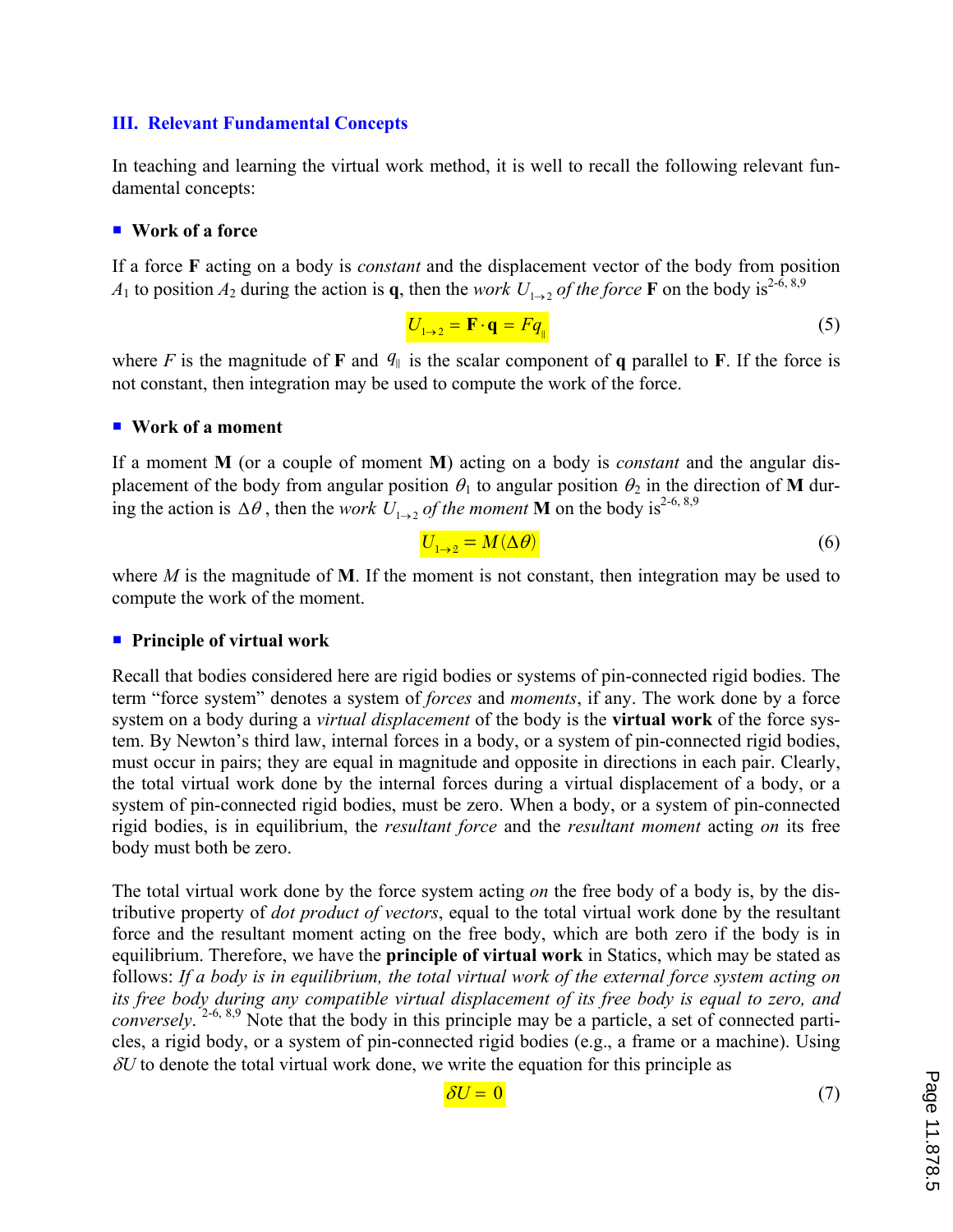■ Conventional method **versus** virtual work method

With the **conventional method**, equilibrium problems are solved by applying two basic equilibrium equations: (*a*) *force equilibrium equation*, and (*b*) *moment equilibrium equation*; i.e.,

$$
\Sigma \mathbf{F} = \mathbf{0} \tag{8}
$$

$$
\Sigma \mathbf{M}_p = \mathbf{0} \tag{9}
$$

With the **virtual work method**, equilibrium problems are solved by applying the *virtual work equation*, which sets to zero the total virtual work  $\delta U$  done by the force system on the free body during a chosen *compatible virtual displacement* of the free body; i.e.,

$$
\delta U = 0 \qquad \qquad (\text{Repeated}) \tag{7}
$$

# **IV. Learning the Virtual Work Method: Examples**

There are **three major steps** and **one strategy** in using the virtual work method. **Step 1:** *Draw the free-body diagram (FBD)*. **Step 2:** *Draw the virtual-displacement diagram* (*VDD*) with a strategy. **Step 3:** *Set to zero the total virtual work done*. The **strategy** in step 2 is to give the free body a compatible virtual displacement in such a way that *only the unknown to be determined*, besides the applied loads that are already known, will be involved in the total virtual work done. This strategy is the **key** to successful solutions of problems using the virtual work method. It is important to *understand and master this strategy* before attempting to solve any problem.

In a nutshell, the virtual work method simply consists of three major steps and one strategy! To be more helpful to those who wish to compare the features between the virtual work method and the traditional method, the following seven illustrative examples are chosen for pedagogical purposes and are arranged in increasing level of challenge. In particular, Example 1 presents a parallel comparison between the *traditional method* and the *virtual work method*. Naturally, teaching of the virtual work method in Statics is usually aimed at enriching the learning of students as circumstances warrant.

**Example 1.** Determine the vertical reaction force  $\mathbf{B}_y$  at the roller support *B* of the simple beam loaded as shown in Fig. 3 by using (*a*) the *traditional method*, and (*b*) the *virtual work method*.



**Fig. 3** A simple beam carrying an inclined concentrated load

**Solution.** Note that color codes are here employed in the solution to enhance head-to-head comparison of (*a*) the *traditional method*, and (*b*) the *virtual work method*.

(*a*) **Traditional method to solve for B***y*: It is a usual procedure in the traditional method to first draw the *FBD* of the beam as shown in Fig. 4.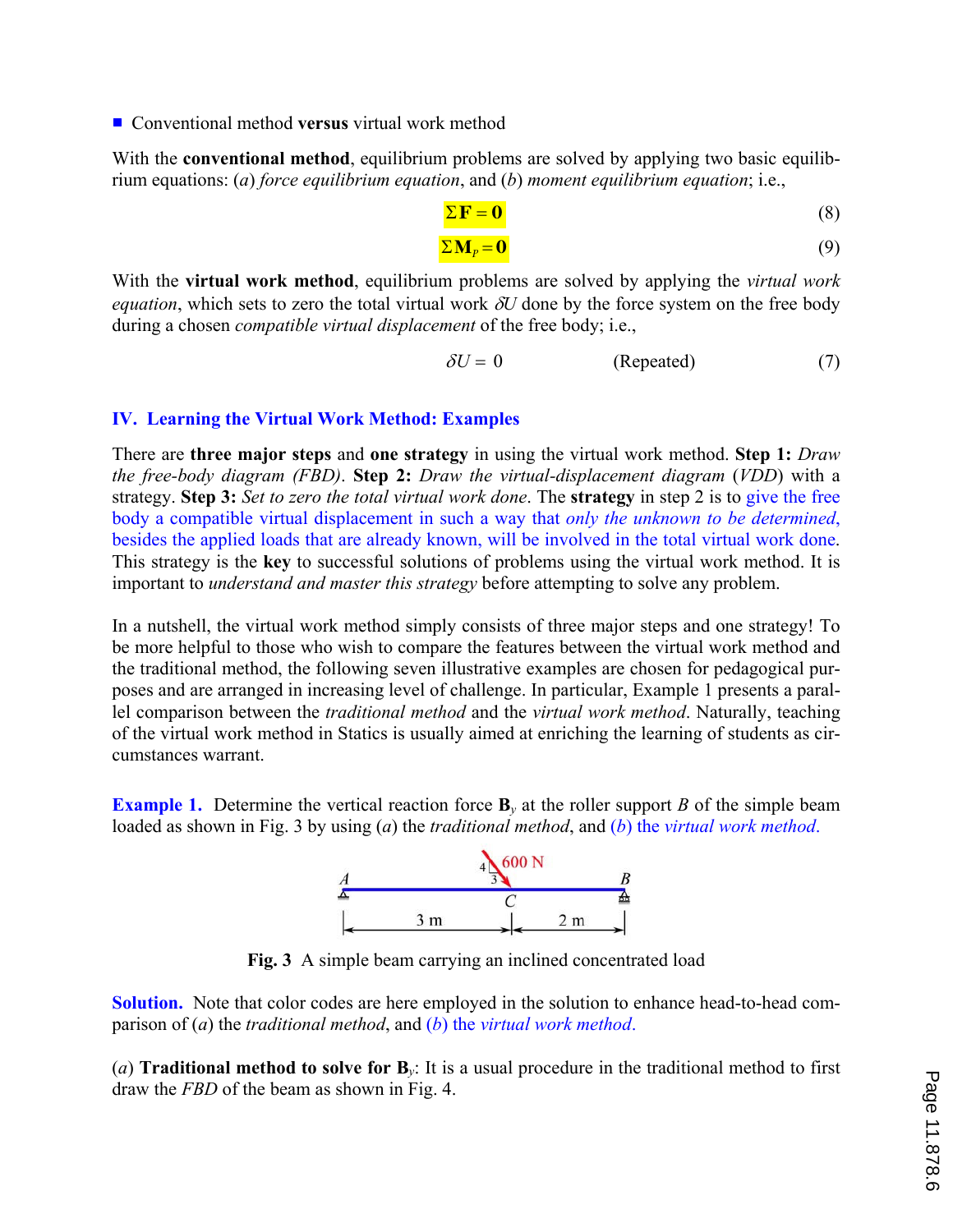

**Fig. 4** Free-body diagram (*FBD*) for the simple beam

Next, we refer to the *FBD* in Fig. 4 and apply Eq. (9) to write

$$
+ \text{C} \ \Sigma \ M_A = 0: \qquad -3\left(\frac{4}{5}\right)(600) + 5B_y = 0
$$
\n
$$
\therefore \ B_y = 288 \qquad \qquad \frac{\text{B}_y = 288 \ N \ \uparrow}{}
$$

(*b*) **Virtual work method to solve for B***y*: We shall follow the *steps* and *strategy* as outlined. **Step 1:** We draw the *FBD* for the beam as shown in Fig. 4.



**Fig. 4** *FBD* for the simple beam (Repeated)

**Step 2:** Keeping an eye on the *FBD* in Fig. 4, we draw a *VDD* for the beam with a **strategy** as shown in Fig. 5, where we let the beam rotate counterclockwise through an *imaginary* angular displacement  $\delta\theta$  about point *A* as the *displacement center*, and we have applied Eq. (4), the *radian measure formula*, in labeling the magnitudes of the virtual displacements of points *C* and *B* as follows:



**Fig. 5** Virtual-displacement diagram (*VDD*) for determining only *B<sup>y</sup>*

The resulting *VDD* is well done because it will allow *no* unknowns *except By* to be involved in the total virtual work done.

**Step 3:** We refer to Figs. 4 and 5 and apply Eqs. (5) and (7) to write

$$
\delta U = 0: \qquad \frac{4}{5}(600)(-3\delta\theta) + B_y(5\delta\theta) = 0
$$

$$
\therefore B_y = 288 \qquad \qquad \mathbf{B}_y = 288 \text{ N } \uparrow
$$

**Remarks.** We see in Example 1 that both the traditional method and the virtual work method can solve the same simple problem and arrive at the same solution. Although using the virtual work method to solve a simple problem may appear "unconventional," we shall see that this method has more advantage in solving more challenging problems, such as those shown below.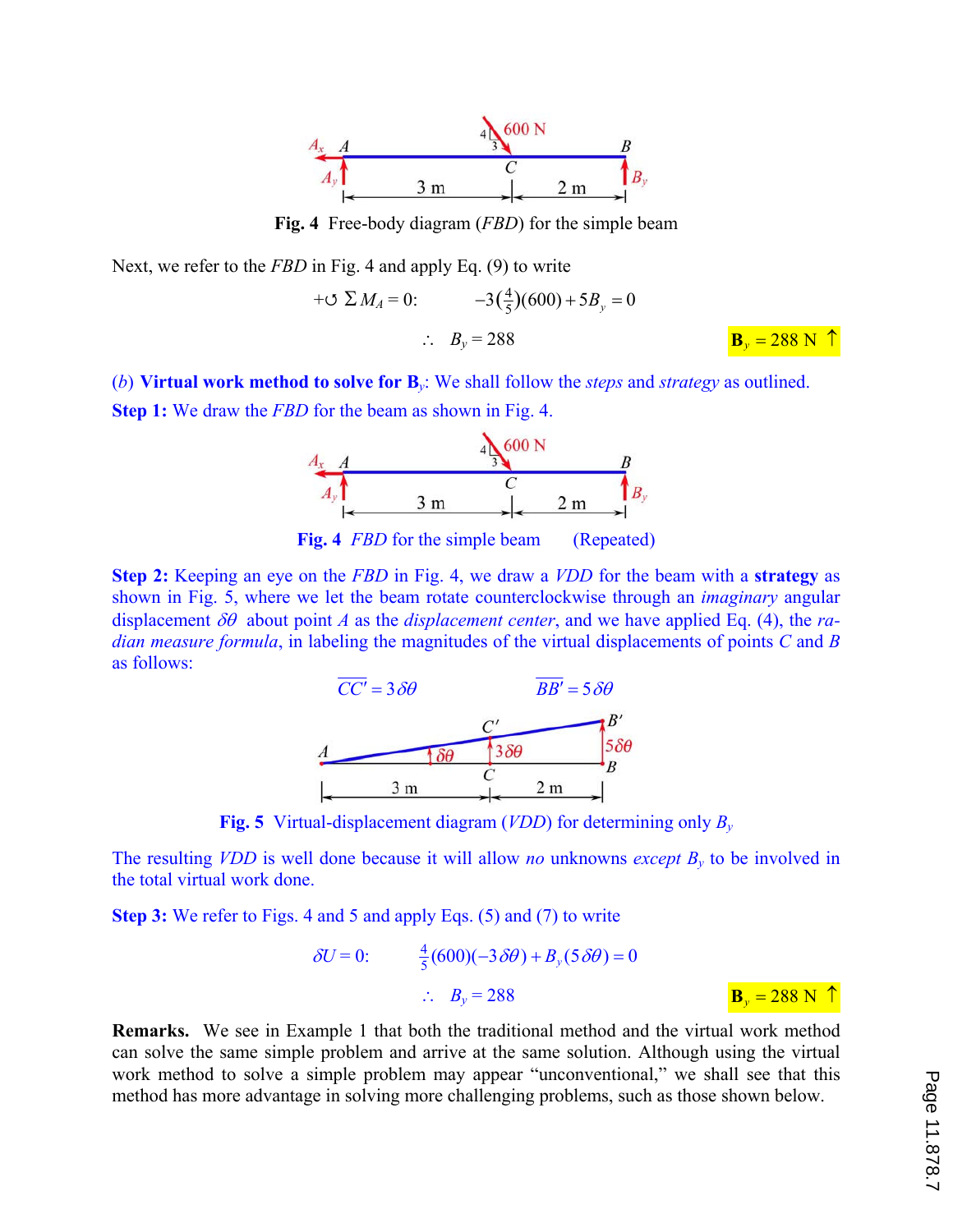**Example 2.** A combined beam (a *Gerber beam*) is loaded as shown in Fig. 6. Using the *virtual work method*, determine *only* the reaction moment **M***A* at the fixed support *A*.



**Fig. 6** A combined beam with hinge connections at *B*, *D*, and *G* 

**Solution.** We shall follow the outlined *steps* and *strategy* in the method to *directly* solve for **M***A*. **Step 1:** We draw the *FBD* for the combined beam as shown in Fig. 7.



**Fig. 7** *FBD* for the combined beam

**Step 2:** Keeping an eye on the *FBD* in Fig. 7 and applying Eq. (4), we draw a *VDD* for the beam with a **strategy** as shown in Fig. 8. Note that we let member *AB* rotate about *A* through an *imaginary* angle  $\delta\theta$  G to get a compatible virtual displacement of the beam as shown, where the members *DEFG* and *GHI* are unmoved according to the **strategy**. The resulting *VDD* is well done because it will allow *no* unknowns *except MA* to be involved in the total virtual work done.



**Fig. 8** *VDD* for determining only *M<sup>A</sup>*

**Step 3:** We refer to Figs. 7 and 8 and apply Eqs. (5), (6), and (7) to write

$$
\delta U = 0: \qquad M_A(\delta \theta) + 500(-4 \delta \theta) + 600(\delta \theta) = 0 \qquad M_A = 1400 \qquad \qquad \mathbf{M}_A = 1400 \text{ lb·ft } \mathbf{U}
$$

**Remarks.** If we are to use the **traditional method**, we refer to the *FBD* in Fig. 7 and write

- At hinge *B*,  $M_B = 0$ :  $M_A 4A_v = 0$  (i)
- At hinge *D*,  $M_D = 0$ :  $M_A 8A_v + 4(500) 600 = 0$  (ii)

These *two* simultaneous equations yield:  $A_y = 350$  and  $M_A = 1400$ . Thus, the **traditional method** confirms the same solution:  $M_A = 1400$  lb ft  $\bullet$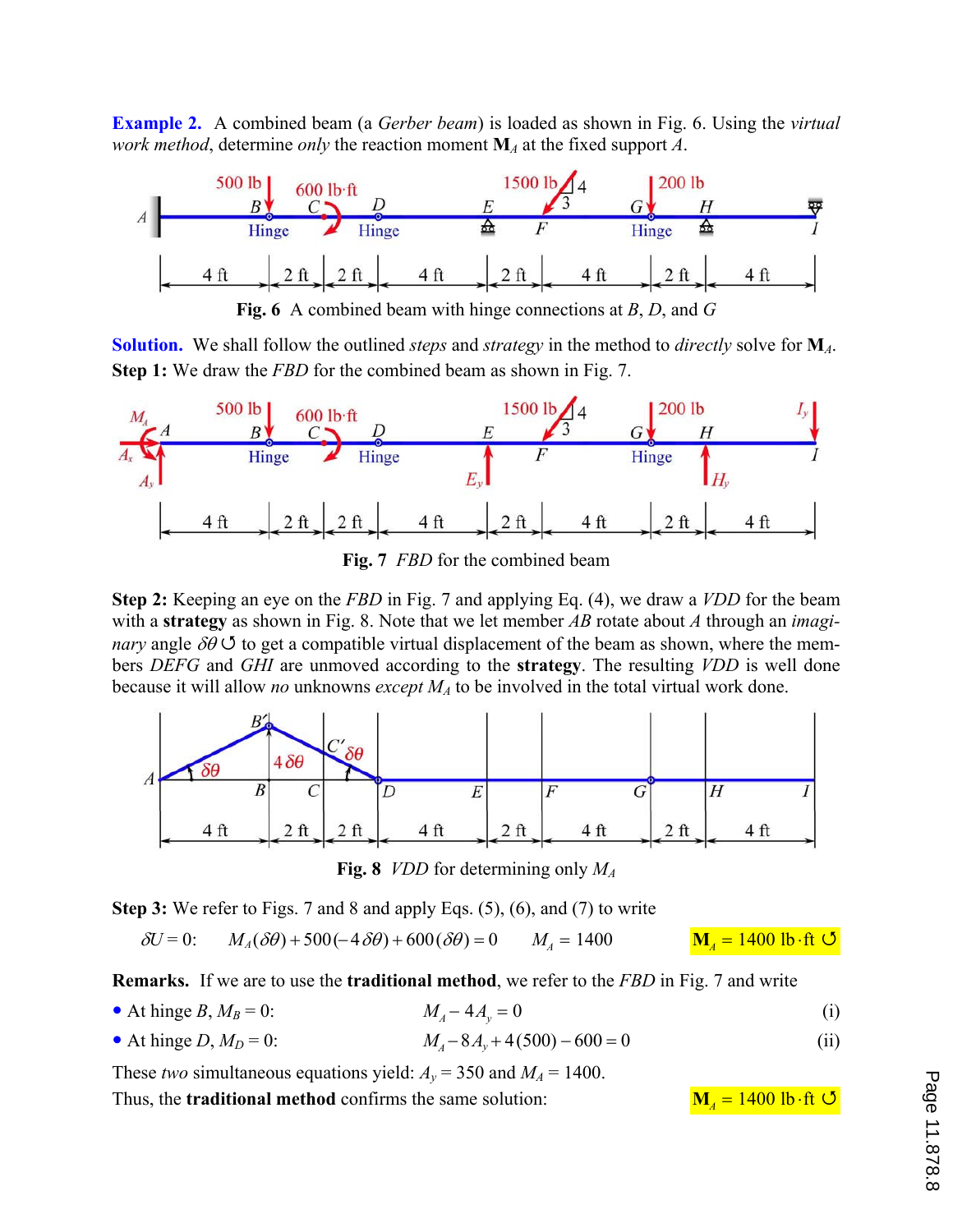**Example 3.** A combined beam is loaded as shown in Fig. 6. Using the *virtual work method*, determine *only* the vertical reaction force **A***y* at the fixed support *A*.



**Solution.** We shall follow the outlined *steps* and *strategy* in the method to *directly* solve for **A***y*. **Step 1:** We draw the *FBD* for the combined beam as shown in Fig. 7.



**Fig. 7** *FBD* for the combined beam (Repeated)

**Step 2:** Keeping an eye on the *FBD* in Fig. 7 and applying Eq. (4), we draw a *VDD* for the beam with a **strategy** as shown in Fig. 9, where we let member *BCD* rotate about *D* through an *imaginary* angle  $\delta \theta$   $\circ$  to get a compatible virtual displacement of the beam as shown, where the members *DEFG* and *GHI* are unmoved according to the **strategy**. The resulting *VDD* is well done because it will allow *no* unknowns *except Ay* to be involved in the total virtual work done.



**Fig. 9** *VDD* for determining only  $A_v$ 

**Step 3:** We refer to Figs. 7 and 9 and apply Eqs. (5), (6), and (7) to write

$$
\delta U = 0:
$$
  $A_y(4\delta\theta) + 500(-4\delta\theta) + 600(\delta\theta) = 0$   $A_y = 350$   $A_y = 350$  lb  $\uparrow$ 

**Remarks.** If we are to use the **traditional method**, we refer to the *FBD* in Fig. 7 and write

- At hinge *B*,  $M_B = 0$ :  $M_A 4A_v = 0$  (i)
- At hinge *D*,  $M_D = 0$ :  $M_A 8A_y + 4(500) 600 = 0$  (ii)

These *two* simultaneous equations yield:  $A_y = 350$  and  $M_A = 1400$ . Thus, the **traditional method** confirms the same solution:  $A_y = 350$  lb  $\hat{ }$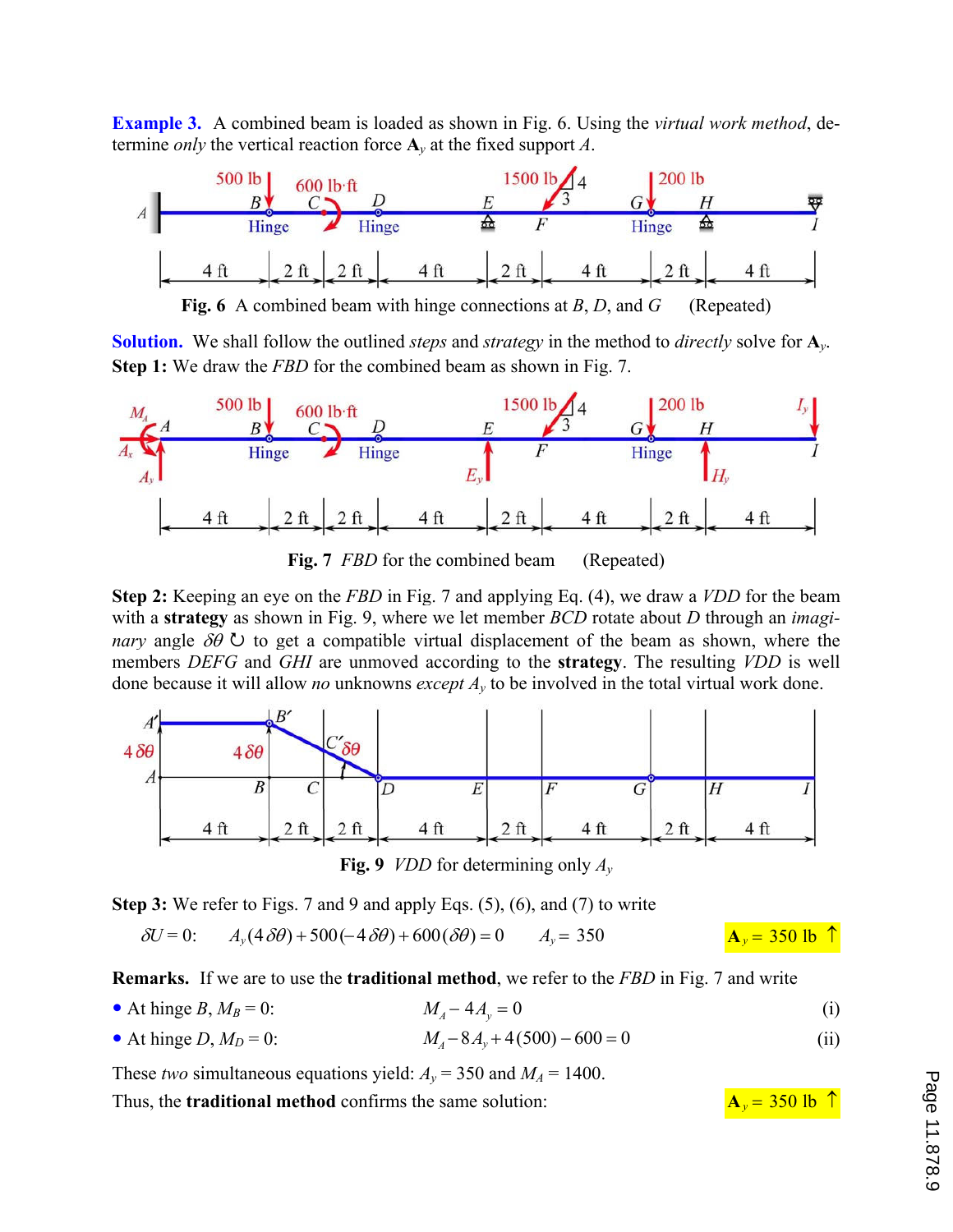**Example 4.** A combined beam is loaded as shown in Fig. 6. Using the *virtual work method*, determine *only* the vertical reaction force  $\mathbf{E}_y$  at the roller support *E*.



**Fig. 6** A combined beam with hinge connections at *B*, *D*, and *G* (Repeated)

**Solution.** We shall follow the outlined *steps* and *strategy* in the method to *directly* solve for **E***y*. **Step 1:** We draw the *FBD* for the combined beam as shown in Fig. 7.



**Step 2:** Keeping an eye on the *FBD* in Fig. 7 and applying Eq. (4), we draw a *VDD* for the beam with a **strategy** as shown in Fig. 10, where we let member *DEFG* rotate about *G* through an *imaginary* angle  $\delta \theta$   $\cup$  to get a compatible virtual displacement of the beam as shown. Members *AB* and *GHI* are unmoved according to the **strategy**. The resulting *VDD* is well done because it will allow *no* unknowns *except*  $E<sub>y</sub>$  to be involved in the total virtual work done.





**Step 3:** We refer to Figs. 7 and 10 and apply Eqs. (5), (6), and (7) to write

$$
\delta U = 0: \quad 600 \left( -2.5 \delta \theta \right) + E_y \left( 6 \delta \theta \right) + \frac{4}{5} (1500) \left( -4 \delta \theta \right) = 0 \qquad E_y = 1050 \qquad \qquad \frac{\mathbf{E}_y}{\mathbf{E}_y} = 1050 \text{ lb} \quad \uparrow
$$

**Remarks.** If we are to use the **traditional method**, we refer to the *FBD* in Fig. 7 and write

- At hinge *B*,  $M_B = 0$ :  $M_A 4A_y = 0$  (i)
- At hinge *D*,  $M_D = 0$ :  $M_A 8A_v + 4(500) 600 = 0$  (ii)
- At hinge *G*,  $M_G = 0$ :  $M_A 18A_y + 14(500) 600 6E_y + 4(\frac{4}{5})(1500) = 0$  (iii)

These *three* simultaneous equations yield:  $A_y = 350$ ,  $M_A = 1400$ , and  $E_y = 1050$ . Thus, the **traditional method** confirms the same solution: **E**<sub>*y*</sub> = 1050 lb  $\uparrow$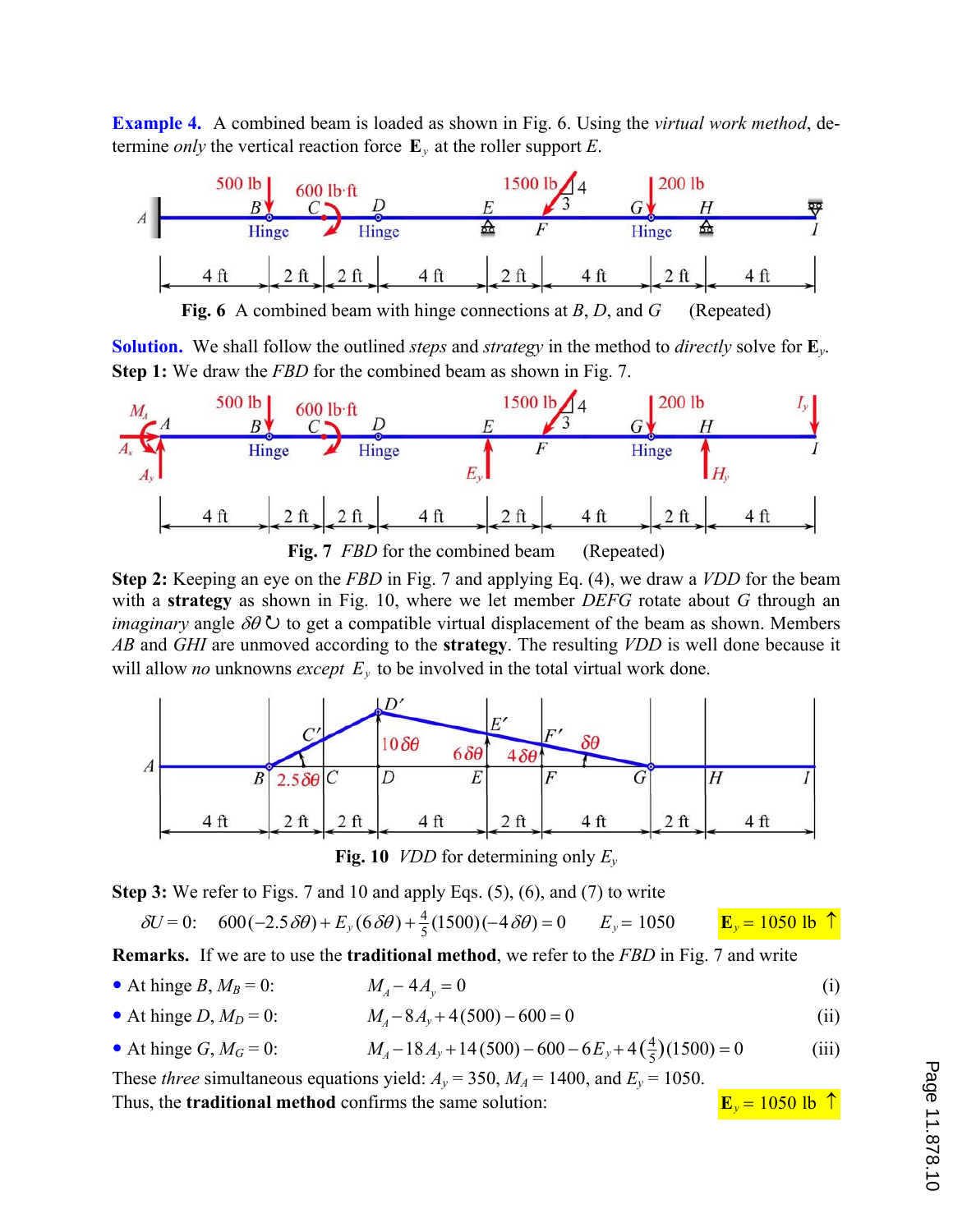**Example 5.** A combined beam is loaded as shown in Fig. 6. Using the *virtual work method*, determine *only* the vertical reaction force  $\mathbf{H}_v$  at the roller support *H*.



**Fig. 6** A combined beam with hinge connections at *B*, *D*, and *G* (Repeated)

**Solution.** We shall follow the outlined *steps* and *strategy* in the method to *directly* solve for **H***y*. **Step 1:** We draw the *FBD* for the combined beam as shown in Fig. 7.



**Step 2:** Keeping an eye on the *FBD* in Fig. 7 and applying Eq. (4), we draw a *VDD* for the beam

with a **strategy** as shown in Fig. 11, where we let member *BCD* rotate about *B* through an *imaginary* angle  $\delta \theta$   $\circ$  and unmoved points *E* and *I* to get a compatible virtual displacement of the beam as shown. Member *AB* is, by **strategy**, unmoved. The resulting *VDD* is well done because it will allow *no* unknowns *except Hy* to be involved in the total virtual work done.



**Fig. 11** *VDD* for determining only *H<sup>y</sup>*

**Step 3:** We refer to Figs. 7 and 11 and apply Eqs. (5), (6), and (7) to write  $\delta U = 0$ :  $600(\delta\theta) + \frac{4}{5}(1500)(-2\delta\theta) + 200(-6\delta\theta) + H_y(4\delta\theta) = 0$   $H_y = 750$   $H_y = 750$  lb  $\uparrow$ 

**Remarks.** If we are to use the **traditional method**, we refer to the *FBD* in Fig. 7 and write

• At hinge 
$$
G, M_G = 0
$$
:  $-6I_y + 2H_y = 0$  (i)

• At hinge *D*, 
$$
M_D = 0
$$
:  $-16I_y + 12H_y - 10(200) - 6(\frac{4}{5})(1500) + 4E_y = 0$  (ii)

• At hinge *B*, 
$$
M_B = 0
$$
:  $-20I_y + 16H_y - 14(200) - 10(\frac{4}{5})(1500) + 8E_y - 600 = 0$  (iii)

These *three* simultaneous equations yield:  $E_y = 1050$ ,  $H_y = 750$ , and  $I_y = 250$ . Thus, the **traditional method** confirms the same solution:  $H_y = 750$  lb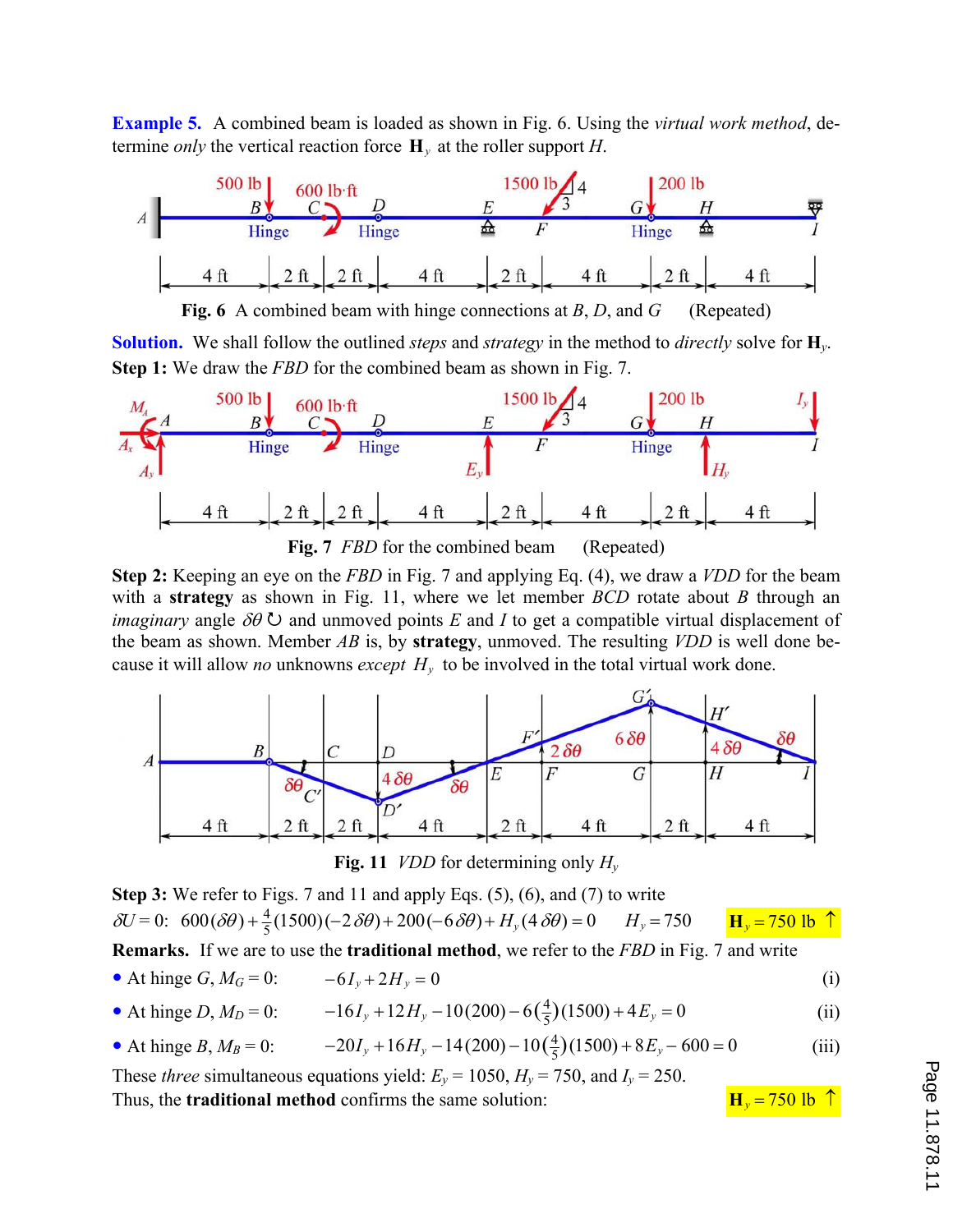**Example 6.** A frame is loaded as shown in Fig. 12. Using the *virtual work method*, determine *only* the reaction moment **M***<sup>A</sup>* at the fixed support *A*.



**Fig. 12** A frame with a fixed support at *A* and a hinge support at *D*

**Solution.** We shall follow the outlined *steps* and *strategy* in the method to *directly* solve for **M***A*. **Step 1:** We draw the *FBD* for the frame as shown in Fig. 13.







**Step 2:** Keeping an eye on the *FBD* in Fig. 13 and applying Eq. (4), we draw a *VDD* for the frame with a **strategy** as shown in Fig. 14, where we let member *DEF* rotate about *D* through an *imaginary* angle  $\delta\theta$   $\circ$  and unmoved points *A* and *D*. The resulting *VDD* is well done because it will allow *no* unknowns *except MA* to be involved in the total virtual work done.

**Step 3:** We refer to Figs. 13 and 14 and apply Eqs. (5), (6), and (7) to write

$$
\delta U = 0: \quad M_A(-2\delta\theta) + 6(12\delta\theta) + 2(-4\delta\theta) + 10\delta\theta = 0 \qquad M_A = 37 \qquad \mathbf{M}_A = 37 \text{ kN} \cdot \text{m} \quad \mathbf{O}
$$

**Remarks.** If we are to use the **traditional method**, we refer to the *FBD* in Fig. 13 and write

- At pin *B* of member *ABC*,  $M_B = 0$ :  $M_A + 2A_x 4(6) = 0$  (i)
- At pin *E* of members *BGE & ABC*,  $M_E = 0$ :  $M_A + 2A_x 6A_y 4(6) + 3(4) = 0$  (ii)
- 

• For entire frame,  $+\sigma \Sigma M_D = 0$ :  $M_A + 6A_x - 6A_y + 3(4) + 10 - 4(2) = 0$  (iii)

These *three* simultaneous equations yield:  $A_x = -6.5$ ,  $A_y = 2$ , and  $M_A = 37$ .

Thus, the **traditional method** confirms the same solution:

$$
M_4 = 37 \text{ kN} \cdot \text{m} \quad \text{O}
$$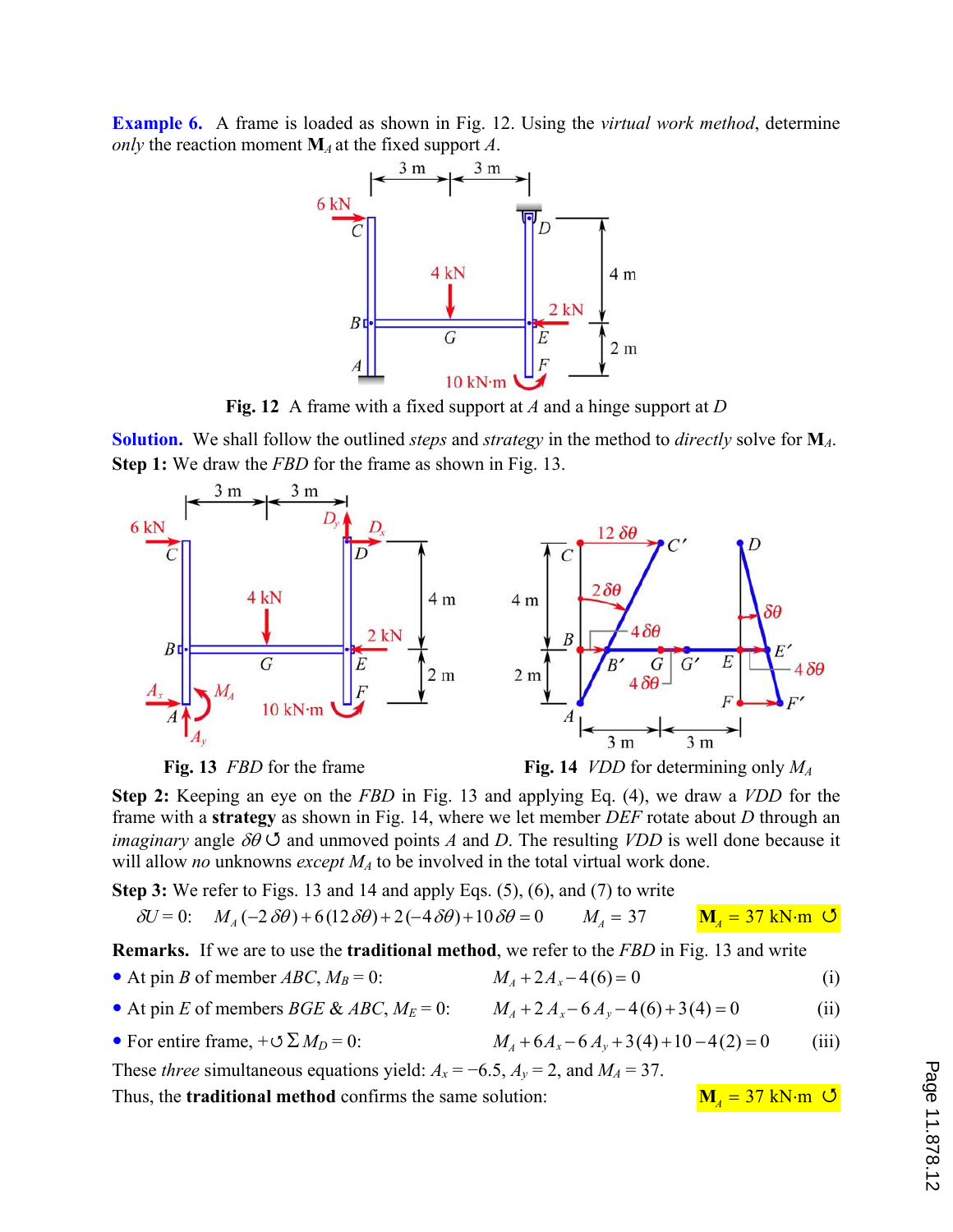**Example 7.** A frame is loaded as shown in Fig. 15. Using the *virtual work method*, determine *only* the reaction moment  $M_A$  at the fixed support *A*.



**Fig. 15** A frame with fixed support at *A* and hinge support at *D*

**Solution.** For beginners, this is a challenging example! To avoid using differential calculus in computing the virtual displacements in the *VDD*, one may employ the concept of **displacement center**, 6,7 which will involve the use of just *geometry* and *algebra* (the *radian measure formula*). Again, we shall follow the outlined *steps* and *strategy* in the method to *directly* solve for **M***A*.

**Step 1:** We draw the *FBD* for the frame as shown in Fig. 16.



**Fig. 16** *FBD* for the frame

**Step 2:** Keeping an eye on the *FBD* in Fig. 16, we draw a *VDD* for the frame with a **strategy** (for determining *only* **M***A*) as shown in Fig. 17, where we let the *imaginary* angular virtual displacement of member *CD* be  $\delta\theta$   $\circ$ . Note that members *AB*, *BC*, and *CD* have displacement centers located at points *A*, *E*, and *D*, respectively, and we have used Eq. (4) — the *radian measure formula* — in computing virtual displacements of the points and members of the frame. Notice that the **displacement center** *E* of member *BC* is simply the point of intersection of two straight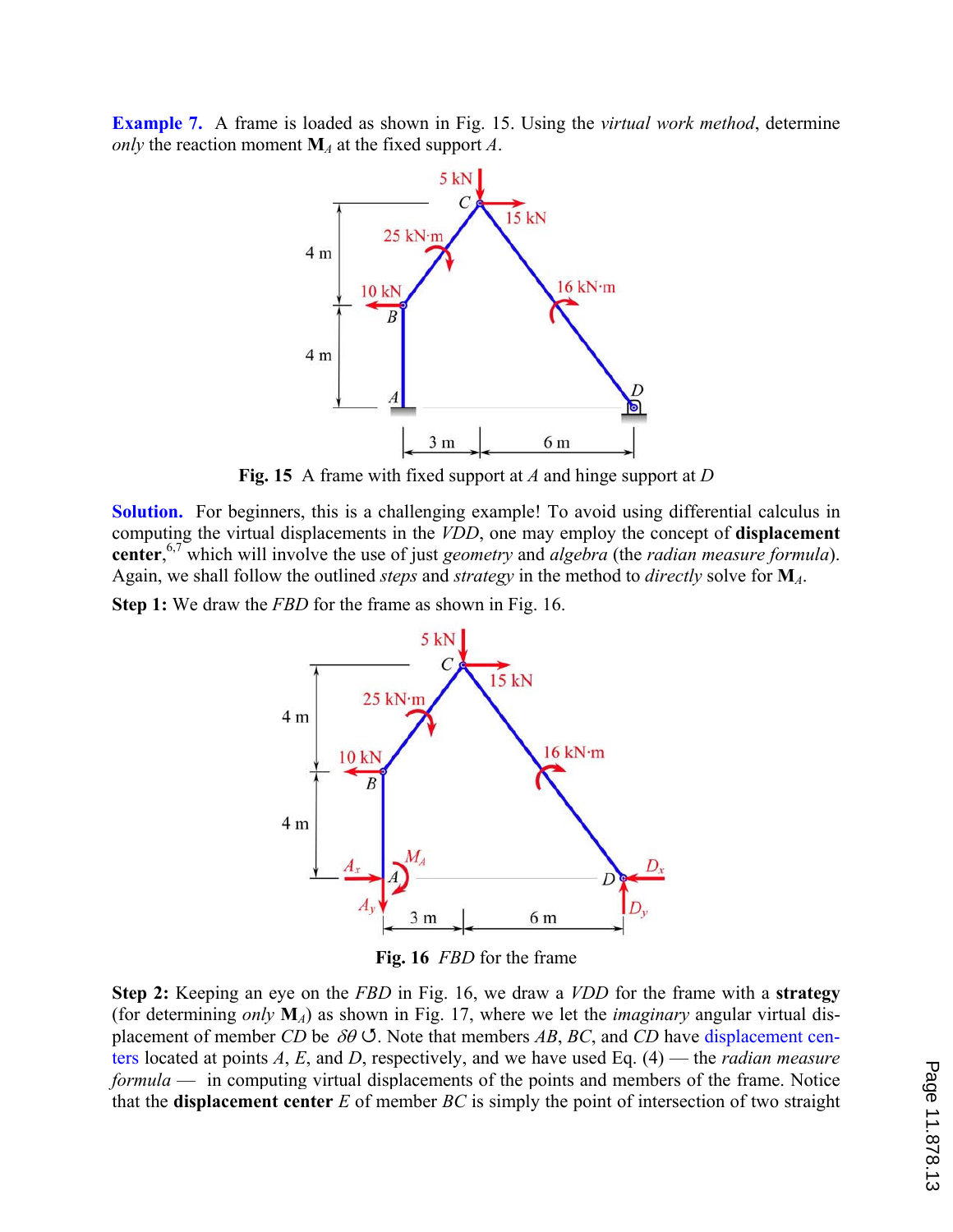lines *BE* and *CE* drawn perpendicular to the virtual displacement vectors of points *B* and *C*  $(i.e., BE \perp BB'$  $\frac{1}{1}$ and  $CE \perp CC'$  $\frac{1}{\sqrt{1-\frac{1}{2}}}$ ). Furthermore, it may be helpful to envisage *BC*, *CE*, and *BE* as the three sides of a "rigid triangular plate *BCE*," which is rotated clockwise through the angle of  $(10 \delta\theta)/5 = 2\delta\theta$  about point *E* to the new position *B'C'E*. This is *why* each of the three sides of this "rigid triangular plate  $BCE$ " also rotates clockwise through the same angle of  $2\delta\theta$ !



**Fig. 17** *VDD* for determining only *M<sup>A</sup>*

The resulting *VDD* in Fig. 17 is well done because it will allow *no* unknowns *except MA* to be involved in the total virtual work done.

**Step 3:** We refer to Figs. 16 and 17 and apply Eqs. (5), (6), and (7) to write

$$
\delta U = 0: \qquad M_A(-4\,\delta\theta) + 10(16\,\delta\theta) + 25(2\,\delta\theta) + 15(-8\,\delta\theta) + 5(6\,\delta\theta) + 16(-\,\delta\theta) = 0
$$

$$
M_A = 26 \qquad \qquad \mathbf{M}_A = 26 \text{ kN·m } \mathbf{U}
$$

**Remarks.** If we are to use the **traditional method**, we refer to the *FBD* in Fig. 16 and write

- At hinge *B*,  $M_B = 0$ :  $-M_A + 4A_x = 0$ (i)
- At hinge *C*,  $M_C = 0$ :  $-M_A + 8A_x + 3A_y 4(10) 25 = 0$ (ii)
- For the entire frame,  $+\circ \Sigma M_D = 0$ :

$$
-M_A + 9A_y + 4(10) - 25 - 8(15) + 6(5) - 16 = 0
$$
 (iii)

These *three* simultaneous equations yield:

 $A_x = 6.5$   $A_y = 13$   $M_A = 26$ 

Thus, the **traditional method** confirms the same solution:  $M_A = 26$  kN·m  $\bullet$